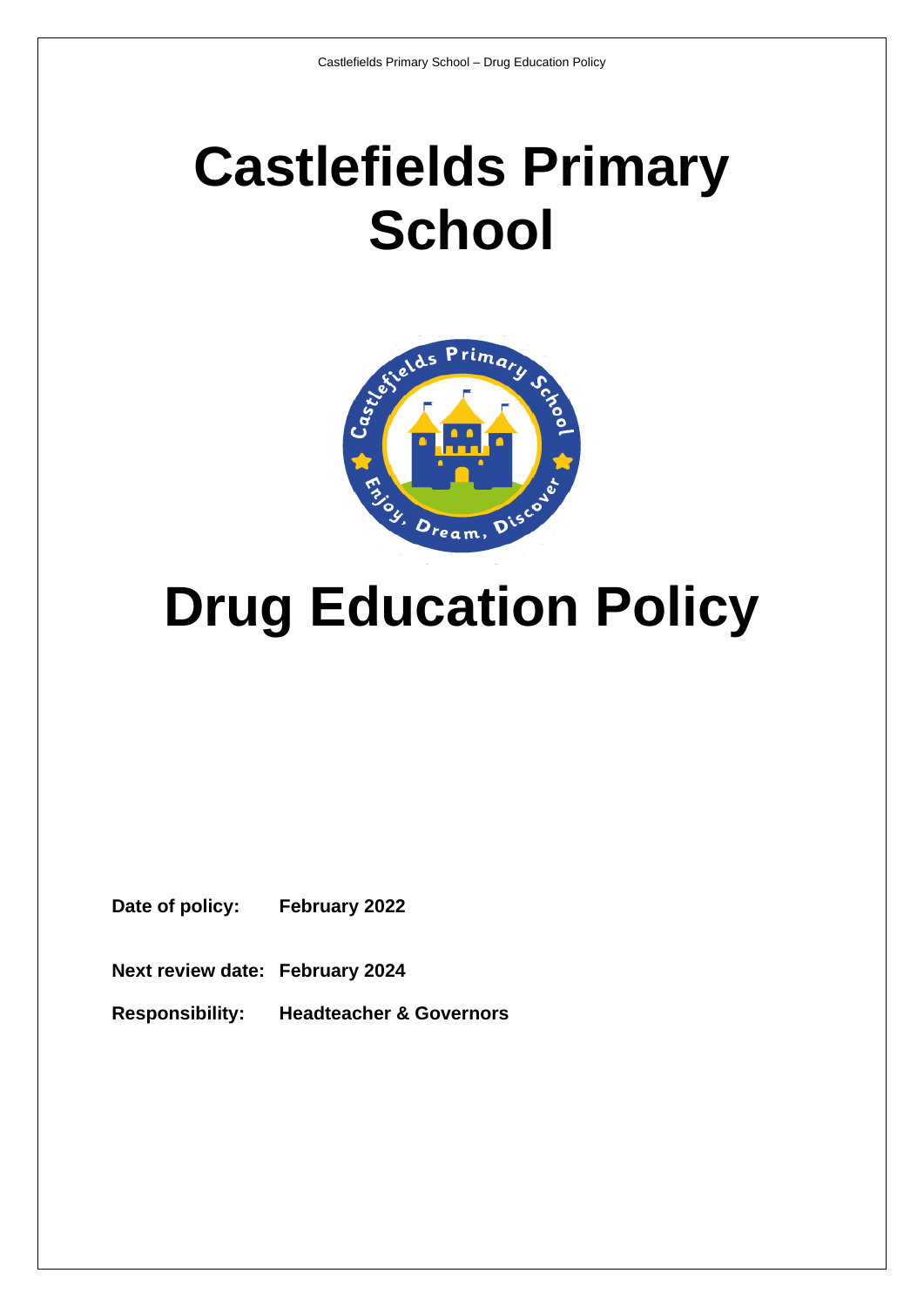#### **Introduction**

This document represents our school's response to mounting evidence which indicates that the mis-use of drugs is increasing within the young population and throughout society generally.

All pupils are entitled to drug education - 'drugs' being defined for the purpose of this policy as medicines, tobacco, alcohol, solvents and illegal drugs. At Castlefields Primary School we are committed to providing this education in partnership with others as part of the schools' approach to promoting the health and education of all members of the school community.

The National Curriculum science requires the following elements of drug education to be taught:

• At Key Stage 2 : Year 6 should learn how to keep their body healthy and how their bodies might be damaged – including how some drugs and other substances can be harmful to the human body. Pupils might work scientifically by: exploring the work of scientists and scientific research about the relationship between diet, exercise, drugs, lifestyle and health.

## **The Curriculum**

Drug, alcohol and tobacco education is delivered within the Science and PSHE curriculum and is sometimes part of the Literacy curriculum. The programmes are planned and taught in line with the National Curriculum 2014. It is part of the schools approach in developing healthy, confident and assertive citizens who will be able to make the right choices for themselves and others.

## **Objectives for Drug Education**

- To clarify the school's role in drug awareness and prevent misuse of drugs, as a healthy school.
- To give children accurate information about drugs and their effects.
- To promote positive attitudes towards a healthy lifestyle.
- To encourage responsible behaviour in relation to drug use and misuse.
- To challenge and try to modify attitudes when they lead to behaviour that could be harmful to health and relationships.
- To explore health and related social issues.

## **Teaching and Learning**

Learning outcomes will reflect a balance between the promotion of knowledge and understanding, personal and social skills, attitudes and values: